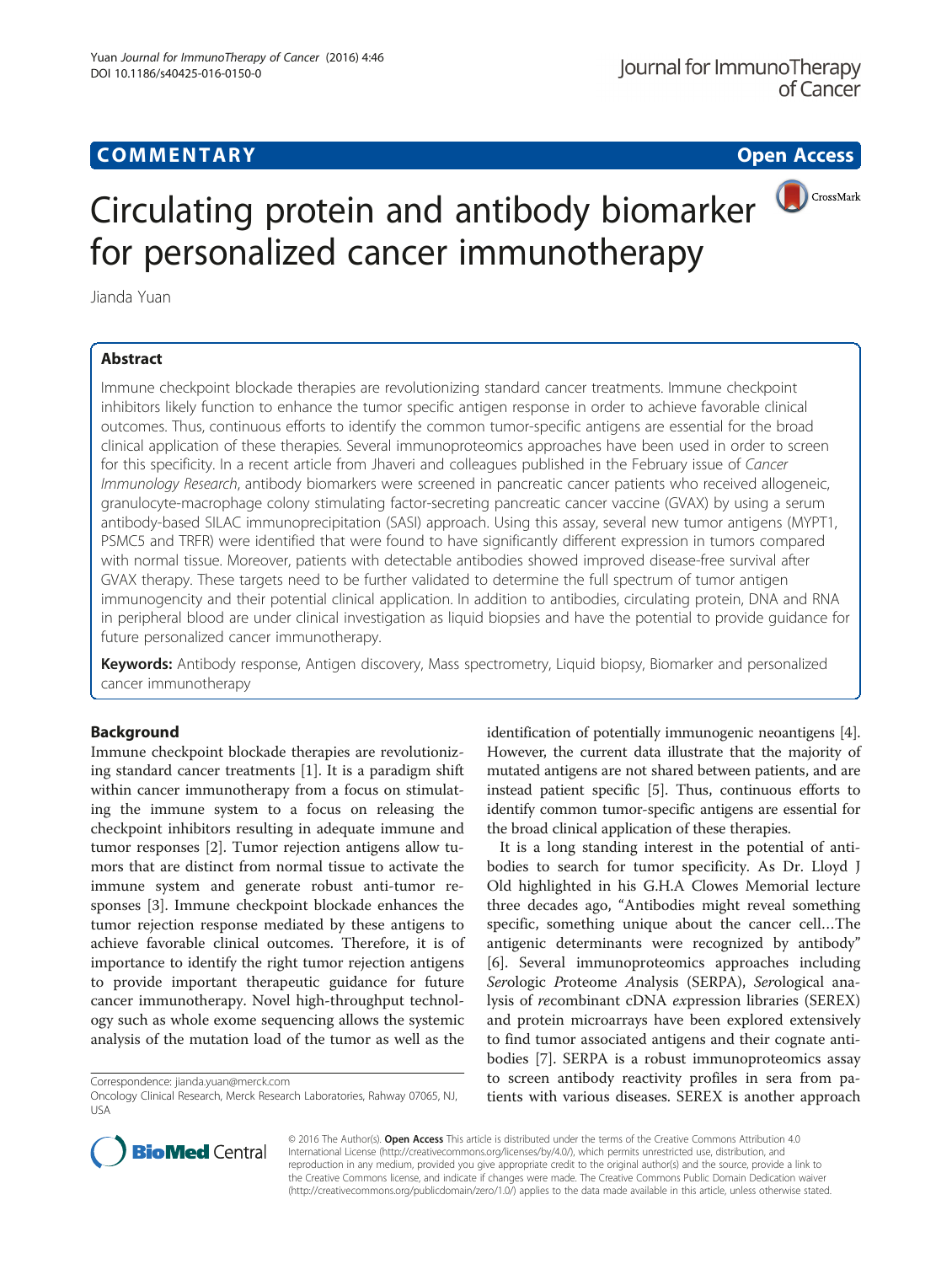to assess the antibody profile in patient sera by using proteins employed on a membrane. NY-ESO-1 was the first cancer testis antigen discovered by SEREX technology. The application of SERPA and SEREX technologies is relatively limited due to the assay specificity and the complexity of the assay preparation and procedure. In addition, the proteins on SEREX membrane expressed by tumor cDNA phase library in bacterial do not account for human posttranslational modification.

Protein microarrays are based upon the development of DNA microarray techniques and have thousands of purified proteins immobilized on a solid surface. Protein microarrays are generally classified into three types: analytical, functional and reverse-phase protein microarrays. ProtoArray®, a functional array, offers a unique approach to analyze the serological response against thousands of protein at the same time. This approach is limited by the number of proteins coated on the slides (e.g., not all human proteins are present, and mutated or modified versions of proteins may not be available) [\[7](#page-2-0)].

## Main text

In the February issue of Cancer Immunology Research [[8\]](#page-2-0), Jhaveri and colleagues used quantitative seroproteomics to identify antibody biomarkers in pancreatic cancer patients treated with allogeneic, granulocytemacrophage colony stimulating factor-secreting pancreatic cancer vaccine (GVAX). The authors took advantage of stable, isotope-labeled amino acids (SILAC) in pancreatic ductal adenocarcinoma cell culture, immune precipitation with patient-derived antibodies and mass spectrometric analysis. They developed a serum antibodies-based SILAC immuneprecipitation (SASI) approach to identify antibody response elicited by the vaccination.

In this study, pre-vaccine sera was intentionally subtracted from post-vaccine sera in order to assess the vaccine-induced specific antibody responses. In doing so, a few antibodies were identified as targets from postvaccination samples in patients with favorable clinical outcome. The expression of three antigens (MYPT1, PSMC5 and TRFR) was measured in tumor and normal duct epithelium, and significant differences were found in the expression of these three antigens in tumor compared with normal tissue. Moreover, patients with detectable identified antibodies showed improved diseasefree survival.

Overall, the SASI approach was found to identify new tumor antigens as potential biomarkers and therapeutic targets. This approach could also be applied to other similar clinical studies without protein synthesis, but these new targets require further validation as possible pancreatic cancer biomarkers. The caveat and potential limitation of this study is the subtraction of pre-vaccine sera. It limits the ability to identify the baseline antibody response, which may predict the patient's response to GVAX vaccination. In addition, allogeneic tumor cells instead of autologous tumor cell lines were used for the vaccination. Thus, targets from autologous tumor cells may be partially missed because of the limitation of the allogeneic tumor immunogenicity profile.

### Perspective and future directions

The SASI approach is an effective method to identify tumor-specific antigens, especially common tumor rejection antigens that would allow for the development of "off-the-shelf" vaccinations. In addition to the validation of the expression and distribution of these new targets, it is of importance to further characterize these antibodies and the antigen-specific CD4+ and CD8+ T cell response. The dissociation between antibody responses and antigen-specific CD8<sup>+</sup> T-cell responses is frequently observed with other tumor antigens. CTLA-4 blockade induced a broad antibody response in cancer patients with ovarian, prostate cancer and melanoma [\[9](#page-2-0), [10](#page-2-0)]. Advanced melanoma patients with integrated immune responses to NY-ESO-1 antigen had a favorable clinical course after ipilimumab treatment [\[11](#page-2-0)]. The majority of NY-ESO-1 seropositive patients without detectable NY-ESO-1–specific CD8<sup>+</sup> T cells did not experience clinical benefit. Therefore, cellular tumor antigen-specific CD4+ and CD8+ T cell response needs to be evaluated to obtain the full spectrum of the identified antigens immunogencity and explore the potential clinical application.

Antibodies are useful for the discovery of tumorspecific antigens. Moreover, antibodies may be able to directly or indirectly eliminate tumor cells through opsonization, antigen presentation to T cells and by initiating NK cells or complement-dependent cell toxicity [[12\]](#page-2-0). Several potential clinical applications of antibodies including antibody-drug conjugates, antibody cytokine fusions and bispecific/multispecific antibodies are under clinical investigation. A low success rate of current monoclonal antibody therapy is likely due to low sensitivity and specificity. Sensitivity and specificity of the target is critical for successful application [\[13\]](#page-2-0).

In addition to antibodies, proteins circulating in blood could be potential biomarkers for cancer immunotherapy. As an example, patients with low baseline vascular endothelial growth factor (VEGF) experienced better clinical outcome in advanced melanoma patients treated with ipilimumab. Thus, serum VEGF may be a predictive biomarker for ipilimumab treatment [\[14\]](#page-2-0). With advances in mass spectrometry-based serum assays, automated database search algorithms and the proteome discoverer software platform, a mass spectrometry-based serum assay was recently developed to predict clinical outcome in patients treated with PD-1 blockade [\[15](#page-2-0)]. Fifty-nine